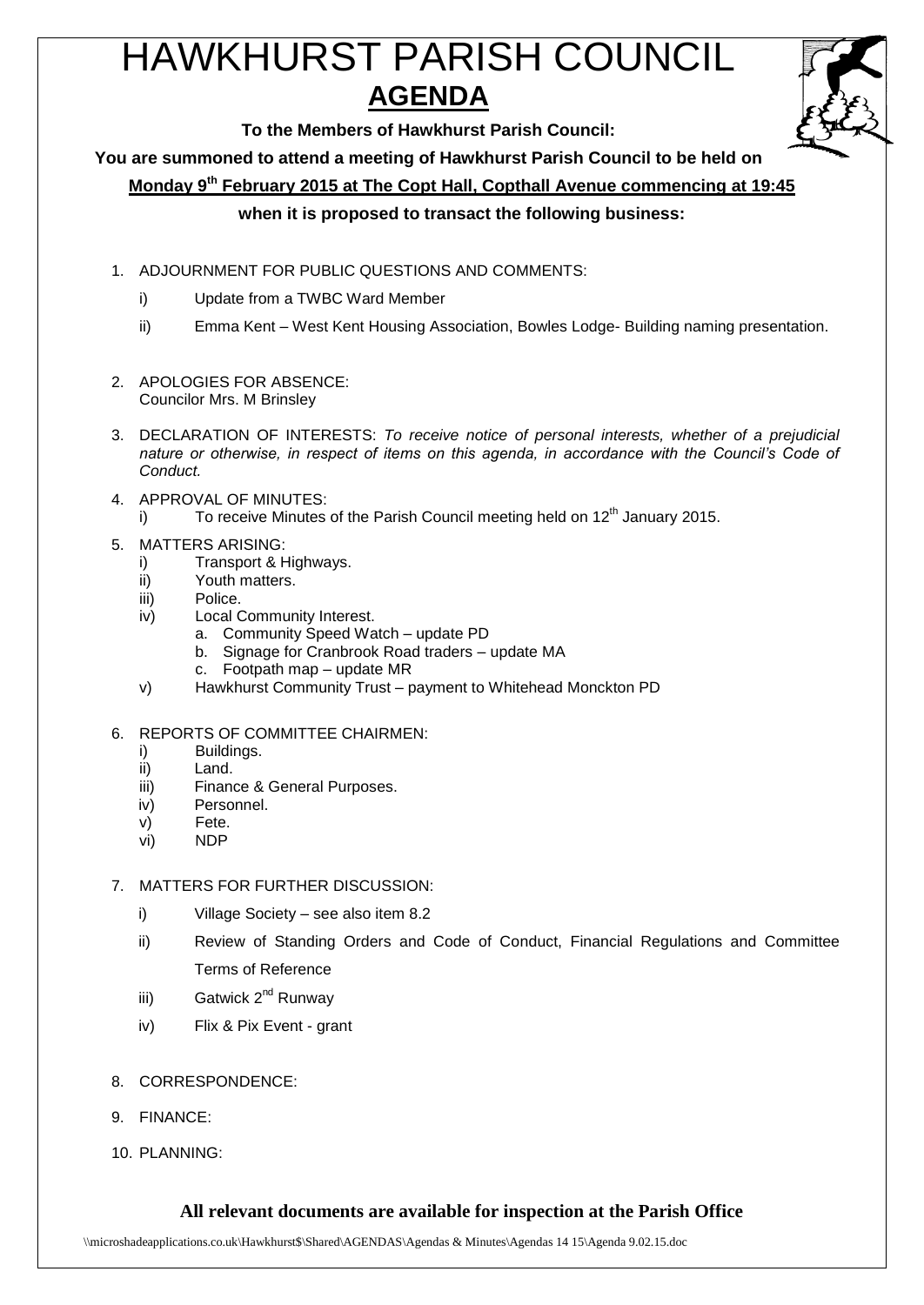- 11. BURIAL & MEMORIAL:
- 12. NOTES & INFORMATION:
- 13. CONFIDENTIAL: *Pursuant to section 1 (2) of the Public Bodies (Admission to Meetings) Act 1960 it is resolved that, because of the confidential nature of the business to be transacted, the public and the press leave the meeting during consideration of the following items:*

Railway update PD

14. CLOSURE:

Anita Maxwell, Assistant Clerk to the Parish Council

|                 | Date       | From                   | Subject                                            |  |  |
|-----------------|------------|------------------------|----------------------------------------------------|--|--|
|                 | Received   |                        |                                                    |  |  |
|                 | 13/01/2015 | Post Office            | Changes to Hawkhurst Post Office response.         |  |  |
| 2               | 15/01/2015 | <b>Village Society</b> | Winding up of Hawkhurst Village Society            |  |  |
| $\overline{3}$  | 21/01/2015 | <b>Village Society</b> | Update on proposed commemorative plague            |  |  |
| $\overline{4}$  | 21/01/205  | Kent Woodware          | Thank you letter regarding bench                   |  |  |
|                 |            | Company Ltd            |                                                    |  |  |
| $5\phantom{.0}$ | 27/01/2015 | <b>Samaritans</b>      | Grant                                              |  |  |
| 6               | 30/01/2015 | Clerk to the           | Rates for Hall Hire from 1/5/2015                  |  |  |
|                 |            | Trustees at Dunk's     |                                                    |  |  |
|                 |            | Hall                   |                                                    |  |  |
| $\overline{7}$  | 30/01/2015 | The Rural Planning     | Confirmation of instructions and terms of business |  |  |
|                 |            | Practice               |                                                    |  |  |
| $\overline{7}$  |            |                        |                                                    |  |  |

#### Agenda Item 8: Correspondence

#### Agenda Item 9: Finance. INCOME AND EXPENDITURE JANUARY 2015

| Accounts for payment            | £. | 4,124.48     |
|---------------------------------|----|--------------|
| Payment received                | £  | 6,553.19     |
| <b>Net Expenditure</b>          | £  | 2,428.71     |
| <b>Cambridge &amp; Counties</b> |    |              |
| Reserve                         | £  | 60,000.00    |
| <b>Lloyds Current</b>           | £. | 10,140.00    |
| <b>Lloyds Access Reserve</b>    |    | £ 121,414.66 |
| <b>Petty Cash</b>               | £  | 210.35       |

9.1 Agreement to pay payments schedule.

9.2 Account reconciliation and petty cash check.

#### Agenda Item 10: Planning

|  |  | 10.1 Planning & Highways Information: |
|--|--|---------------------------------------|
|  |  |                                       |

| Ref. No.                    | Proposal                                                                                                                                              | Location                                                                      | Comments                                                    |
|-----------------------------|-------------------------------------------------------------------------------------------------------------------------------------------------------|-------------------------------------------------------------------------------|-------------------------------------------------------------|
|                             |                                                                                                                                                       |                                                                               |                                                             |
| <b>KCC/TW/0450</b><br>/2014 | Installation of an<br>underground electrical<br>cable connecting the<br>consented Agricultural<br>Anaerobic Digester with the<br><b>National Grid</b> | Conghurst Farm,<br>Conghurst Lane,<br>Hawkhurst, Cranbrook,<br>Kent. TN18 4RW | Notice of plans for<br>installation of electrical<br>cable. |

#### **All relevant documents are available for inspection at the Parish Office**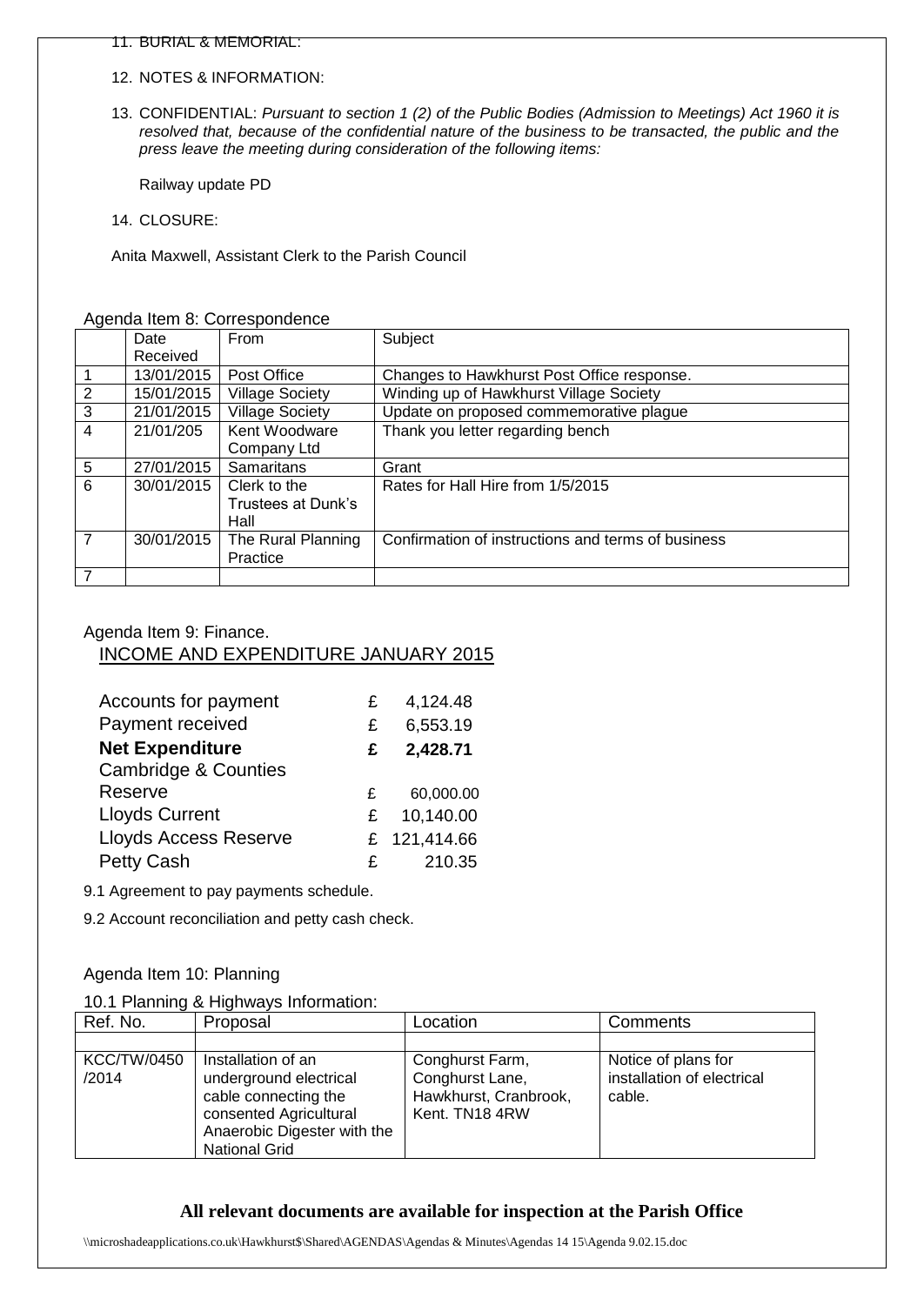| 10.2 Planning TWBC Approved: |                                                                                                                                                            |                                                                               |                |  |  |
|------------------------------|------------------------------------------------------------------------------------------------------------------------------------------------------------|-------------------------------------------------------------------------------|----------------|--|--|
| Ref. No.                     | Proposal                                                                                                                                                   | Location                                                                      | Comments/Valid |  |  |
| 14/505130/FULL               | Proposed single rear and two<br>storey side extensions. New front<br>porch and raised terrace to the<br>rear.                                              | Meadow Bank, Cranbrook<br>Road                                                |                |  |  |
| 14/505371/LBC                | <b>Listed Building Consent -</b><br>Replacement front doors to flats<br>1,2,3 and 4 Dunks Almshouses                                                       | Dunks Flats, Rye Road                                                         |                |  |  |
| 14/503981/LDC<br>EX          | Lawful Devpt Certificate Sun<br>room/lounge extension to rear<br>and single garage to side of<br>dwelling                                                  | 4 Oakfield                                                                    |                |  |  |
| 14/504011/LBC                | <b>Listed Building Consent - Internal</b><br>and external alterations (works<br>carried out) and construction of a<br>garage                               | Lower Conghurst Oast &<br>Ragstone Barn,<br>Conghurst Lane                    |                |  |  |
| 14/505808/FULL               | Single storey flat roof rear<br>extension and detached pitched<br>roof garage to side of property                                                          | Highclere, Heartenoak<br>Road                                                 |                |  |  |
| 14/505790/FULL               | Single Storey rear extension with<br>accommodation in roof and attic<br>conversation with dormer window<br>on front elevation.                             | The Nook, Copthall<br>Avenue                                                  |                |  |  |
| 14/505853/SUB                | Submission of details to<br>discharge, condition 5 (colours &<br>finish of buildings & structures),<br>condition 6 ( height of CHP stack)<br>of TW/501345/ | Conghurst Farm,<br>Conghurst Lane,<br>Hawkhurst, Cranbrook,<br>Kent. TN18 4RW |                |  |  |
| 14/505647/FULL               | Demolition of an existing brick<br>bungalow and the construction of<br>a replacement two-storey<br>detached dwelling, alongside<br>associated landscaping  | Random Acres Slip Mill<br>Lane Hawkhurst<br>Cranbrook Kent                    |                |  |  |
| 14/504266/FULL               | Demolition of existing buildings<br>and erection of 4 terraced<br>dwellings and associated parking                                                         | Davis Builders Ltd,<br>Northgrove Road                                        |                |  |  |
| 14/504138/FULL               | Construction of new factory<br>building                                                                                                                    | The Office, Hawkhurst<br><b>Station Business Park,</b><br>Gills Green         |                |  |  |

# 10.3 Planning TWBC Refused:

| Ref. No. | Proposal | Location | Comments/Valid |
|----------|----------|----------|----------------|
|          |          |          |                |
|          |          |          |                |

# 10.4 Planning Applications received:

| Num<br>ber | <b>Application No</b> | Proposal                                                                   | Location  | <b>Comment</b><br>s |
|------------|-----------------------|----------------------------------------------------------------------------|-----------|---------------------|
|            |                       | 77 14/506827/FULL Proposed two storey side extension to existing Lillesden | Frith, I  |                     |
|            |                       | house, replacement garage and re cladding of Horns Road                    |           |                     |
|            |                       | existing porch and annex structures.                                       |           |                     |
|            |                       | 78 15/500143/LBC Listed Building Consent - replace conservatory The        | Clearing, |                     |
|            |                       | roof, installation of new window into study and High Street                |           |                     |
|            |                       | repair and replace windows and doors                                       |           |                     |
|            |                       | 79 14/504010/FULL Retrospective - Works to listed building and Lower       |           |                     |

# **All relevant documents are available for inspection at the Parish Office**